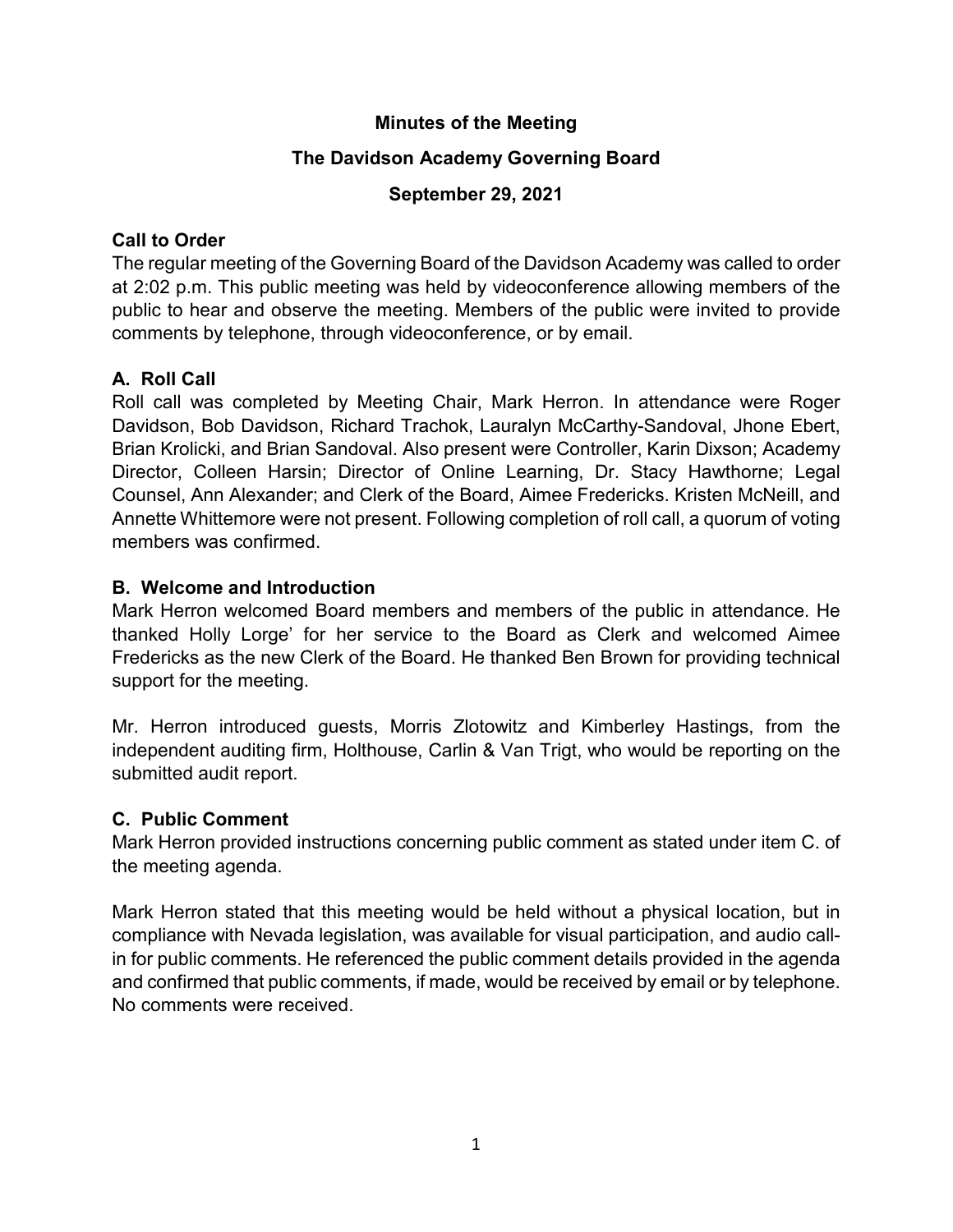#### **D. Approval of Agenda**

Mark Herron requested a motion to move agenda item G.1.a. for presentation and consideration by the Board, prior to item F. Reports. Motion was made, and seconded for approval of the amended meeting agenda. Motion carried unanimously.

#### **E. Approval of Minutes**

Mark Herron requested approval of the minutes for the meeting of August 17, 2021, included in the board book for this meeting. Motion was made and seconded for approval of the minutes as submitted. There was no discussion and the motion carried unanimously.

#### **F. Reports**

- 1. Academy Director
- a. General Program Updates

Colleen Harsin, Director, began her report by referring Board members to Tab 2 of their board books for a copy of the Pupil and Attendance Audit for school year 2020-2021 received from the State of Nevada, Department of Education. There were no findings noted in the audit, and the average daily enrollment was verified for each quarter. Moving to Tab 3, Ms. Harsin reported that the Davidson Academy's updated Emergency Operating Plan was submitted by the deadline. There are some updates forthcoming from the Nevada Department of Education (NDE). Once the changes are confirmed and approved by the NDE, those changes will be implemented in the Davidson Academy Emergency Operating Plan.

Referring to Tab 4, concerning the Memorandum from Amelia Thibault, Executive Assistant to the Superintendent of Public Instruction regarding the Path Forward Program of Distance Education, Ms. Harsin confirmed that the Davidson Academy (Reno Campus) started the current school year with fulltime, in-person learning as the primary model, with allowances for a distance/hybrid learning model to be used as needed. Students and staff members have been instructed to stay home if they are experiencing any symptoms of illness and they may learn or teach from home via Zoom. The Davidson Academy is fortunate to have access to technology to support a remote learning option in real time.

Under Tab 5, Ms. Harsin noted that the Academy's Chemistry Instructor, Ms. Elizabeth Walenta received written recognition from MIT as a teacher who positively influenced a Davidson Academy graduate, now attending MIT.

Concerning current enrollment at the Davidson Academy (Reno Campus), Ms. Harsin confirmed that 144 students are receiving in-person learning in compliance with mask wearing mandates and the three feet social distancing recommendation. Back to school night was successfully completed via Zoom. The National Merit Semi-finalist List was received. Fourteen out of 24 upcoming graduates are semi-finalists, with 12 students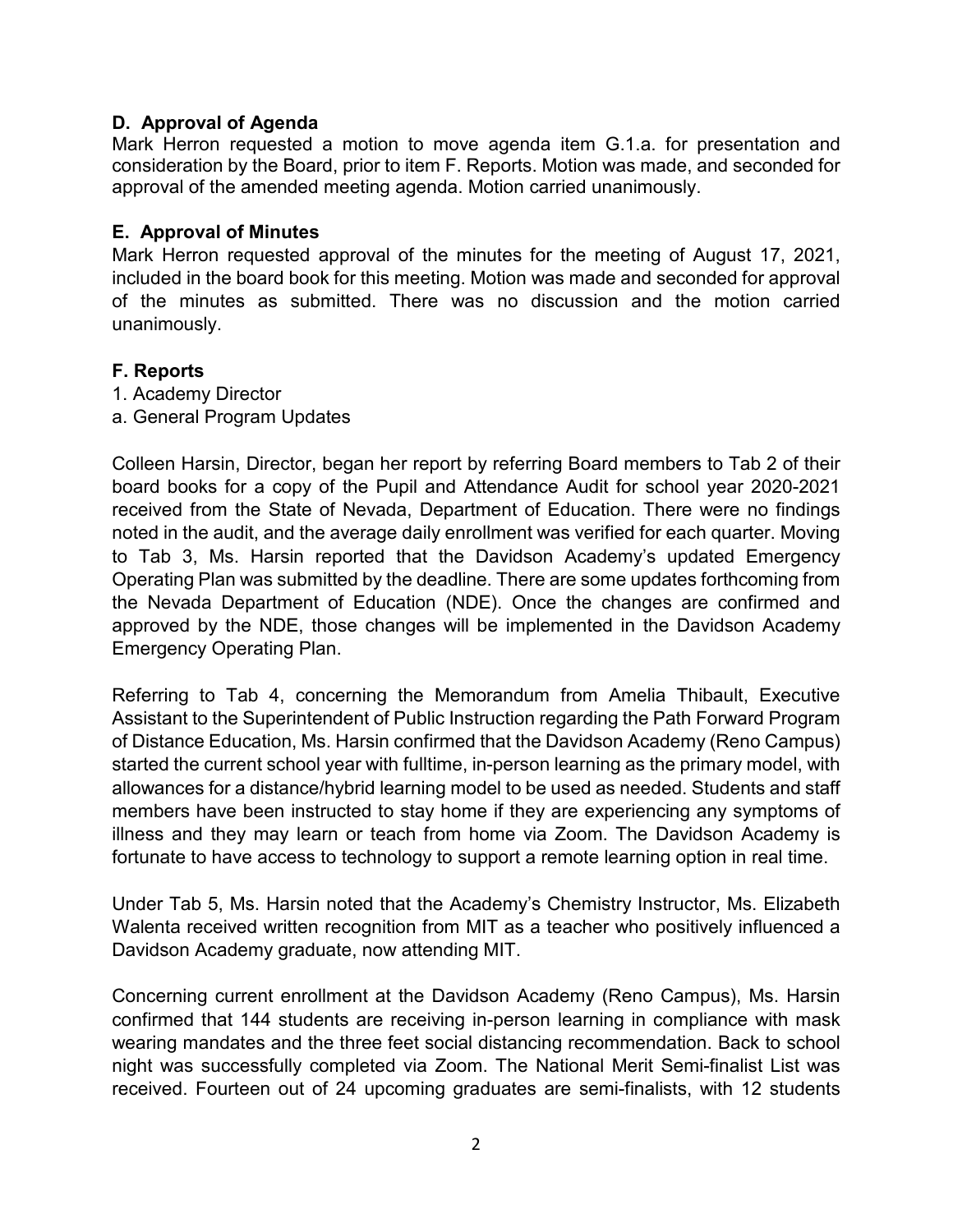being from the Reno Campus and two from Davidson Academy Online. Three additional students are also recognized as Commended Students.

This past summer the Davidson Academy moved its student information system to the Infinite Campus platform. Ms. Harsin reported that while the transition was arduous, implementation of Infinite Campus is seen as an upgrade in terms of time savings. It has also allowed more access to student academic information for students and families, not available in the previous system. The Davidson Academy is now utilizing the same student information system as all other school districts in the state of Nevada.

Concerning Nevada Accountability updates, Ms. Harsin reported that due to COVID-19, results are not considered informative or complete for the 2020-2021 school year test administrations. There was, however, solid participation on behalf of the Davidson Academy with a >95% performance level in English Language Arts and Mathematics on the CRT and ACT, as well as for the High School Science exam. There was a <5% chronic absenteeism rate.

Ms. Harsin confirmed that she is currently working with the University on how COVID-19 vaccination requirements apply to for Davidson Academy students taking courses and accessing University facilities in spring 2022. Currently, about 30 students are taking one or more classes at the University.

In closing, Ms. Harsin advised that the Davidson Academy Reno Campus welcomed 38 new students for the 2021-2022 school year, of which 23 are from the Reno-Tahoe area, four are from California, seven are from other states including Virginia, North Carolina, Texas, New York, Florida, Illinois, and Washington; four are siblings of current or graduated Davidson Academy students.

- 2. Director of Online Learning
- a. General Program Updates

Dr. Stacy Hawthorne, Director of Online Learning, began her report by referring Board members to Tab 6 of their board books for a map of where students and staff members currently live in the United States. Ninety-six students are currently enrolled in Davidson Academy Online; enrollment as of the first day of school was 100 students. During the application review process more applicants completed assessment which resulted in a lower acceptance rate. Davidson Academy Online currently has their largest enrollment in 8th and  $9<sup>th</sup>$  grade classes and will propose six students for graduation in the spring.

Also under Tab 6, Dr. Hawthorne referred to the included course list. She confirmed that course offerings have increased as well as sections available. All courses, other than the advanced (beyond multivariable calculus) math series have been approved by the University of California System for A-G credit.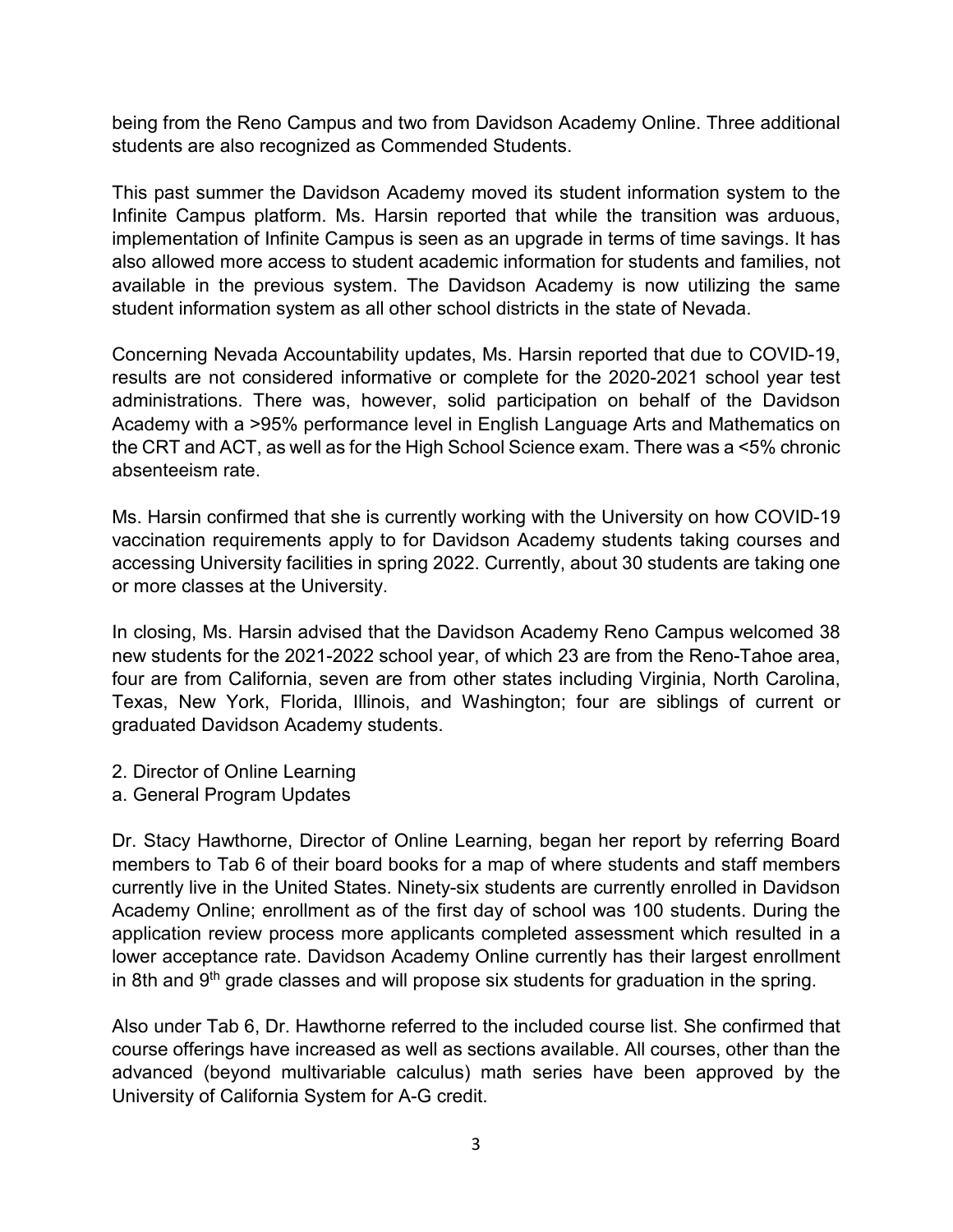Dr. Hawthorne confirmed that Davidson Academy Online continues to focus on and develop social and emotional learning. The first Friday of each month, differing arts events including talent shows and poetry readings are offered. The first school dance is scheduled for October 28<sup>th</sup>. Davidson Academy Online has received national recognition for its social emotional learning program. Dr. Hawthorne reported that a press release on this would be available on October 12<sup>th</sup>.

#### 3. Media and Outreach

Concerning Media and Outreach, Dr. Stacy Hawthorne advised that Davidson Academy Online Instructor, Dr. James Bonderchuk, was interviewed by local news station KOLO 8 at the Reno Campus along with Director, Colleen Harsin, as a result of the Davidson Academy being named as the nation's number one public middle and high school by Niche.com. Davidson Academy was named in the number two spot for best online schools.

Former Davidson Academy Online student, Marvin Mao, and Davidson Academy Online were recognized for Mr. Mao's winning the National MATHCOUNTS competition. Mr. Mao was also interviewed on ABC's Live with Kelly and Ryan on July 12, 2021.

The Davidson Academy Online Team was recognized as a 2021 Blackboard Catalyst Awards winner in the Training & Professional Development category.

Davidson Academy Reno campus student Samantha Glover was featured in a number of news stories for her bill to abolish "Period Poverty" by requiring free menstrual products at public high schools and middle schools in Nevada. Davidson Academy Reno campus student Claire Burkhardt was named a "National Cyber Scholar" after winning a nationwide competition. Claire is one of only 10 students in Nevada to be recognized.

The new Davidson Academy website was launched and now includes a Blog feature. Outreach staff continues to work toward improving web traffic.

### **G. General Business**

1. VICE PRESIDENT AND CHIEF FINANCIAL OFFICER a. Presentation of independent auditor's report for the fiscal year ended June 30, 2021 *(for possible action)*

Mark Herron, Vice President and Chief Financial Officer, referred to Kimberly Hastings and Morris Zlotowitz for presentation of the independent auditor's report for the fiscal year ended June 30, 2021.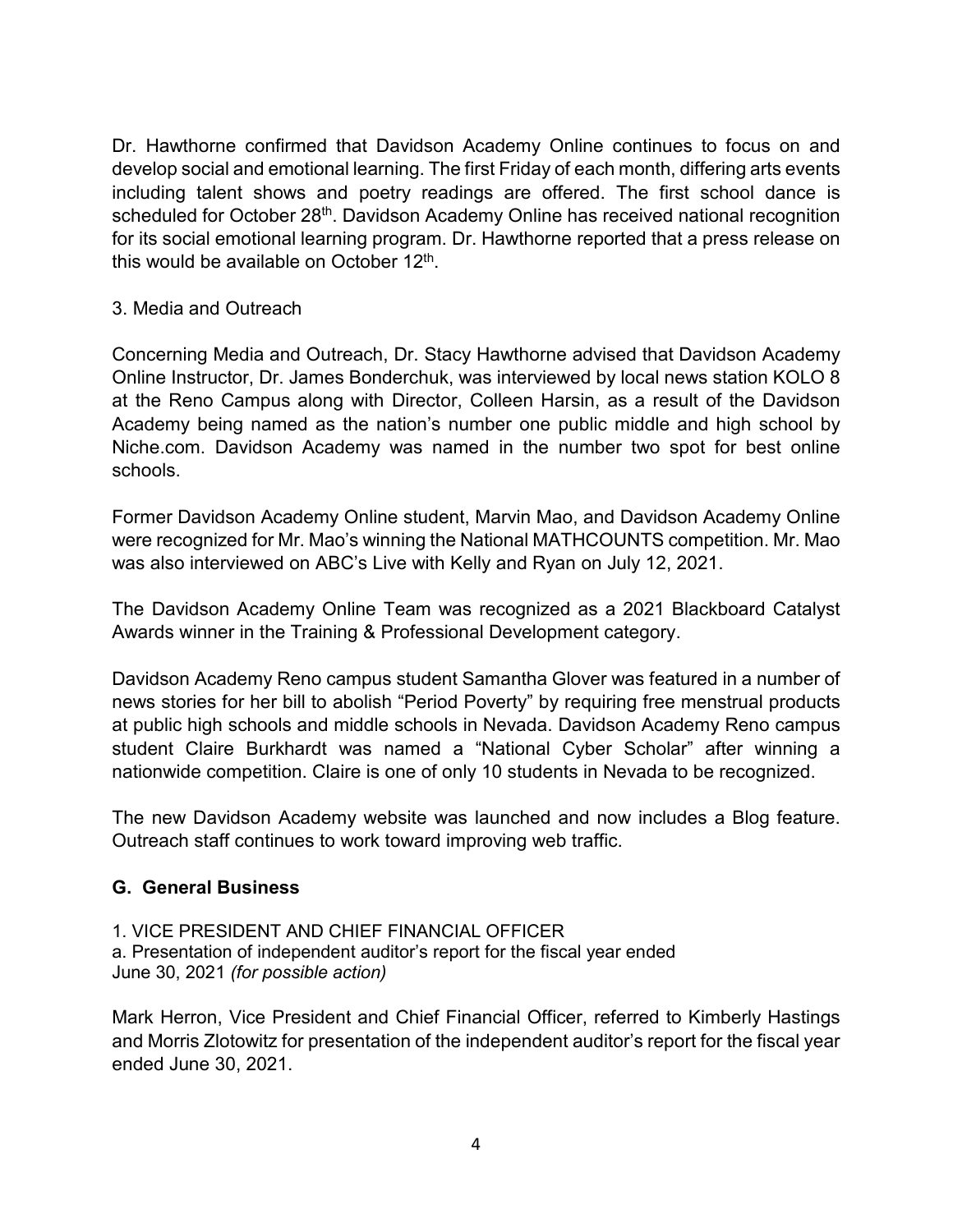Mr. Zlotowitz began his presentation with discussion of the audit results letter; the required communication from the auditors to those in charge of governance of Davidson Academy financials. He advised that an unmodified opinion, without qualification, was provided following completion of the audit. The financial statements were confirmed as prepared properly and in accordance with Government Accounting Standards. Concerning the accounting policies, there were no transactions entered that lacked authoritative consensus. The financial statements include an entry for original construction costs, which is an estimate of amortized prepaid rent costs. This is not a new entry and was previously communicated to the Board. The financial statements are neutral, consistent, and clear. There were no difficulties in performing the audit. There were two minor adjustments recorded, which Ms. Hastings would further describe in her comments. There were no uncorrected misstatements or disagreements with management and no recommendations indicated.

Mr. Zlotowitz referred to Ms. Hastings for further comments. Ms. Hastings advised that recommendations were provided in last year's audit related to time allocation between various entities, specifically education and non-education related time. The audit staff worked with Karin Dixson and Mark Herron following the previous audit to clarify the recommendation, and new processes were implemented during the year which satisfied the audit requirement.

Ms. Hastings referred to the financial statements, which she reported as consistent with the prior year. With regard to the management discussion analysis, prepared by Karin Dixson, there were few differences with prior years except for the addition of communications concerning COVID-19.

Concerning the footnotes, there is a new note including the creation of Online Resources AZ, LLC (ORAZ) to employ out-of-state staff. Additionally, under risk management and contingencies, there is an expanded note concerning the effects of the COVID-19 outbreak and how the Davidson Academy has responded, and a comment on current uncertainty.

There is an additional footnote under subsequent events with regard to the forming of Davidson Academy Online, LLC, an Oregon limited liability company. Beginning July 1, 2022, Davidson Academy Online, LLC, intends to operate as an independent school in the state of Oregon.

A budgetary footnote is included relating to reduced costs during the fiscal year. Karin Dixson commented that the Davidson Academy was under budget in all categories and that the cost savings was due to cancelation of events and travel of due to COVID-19.

Ms. Hastings reconfirmed there were no findings that need disclosure and no issues with internal controls. She thanked Karin Dixson for her work in providing the audit materials.